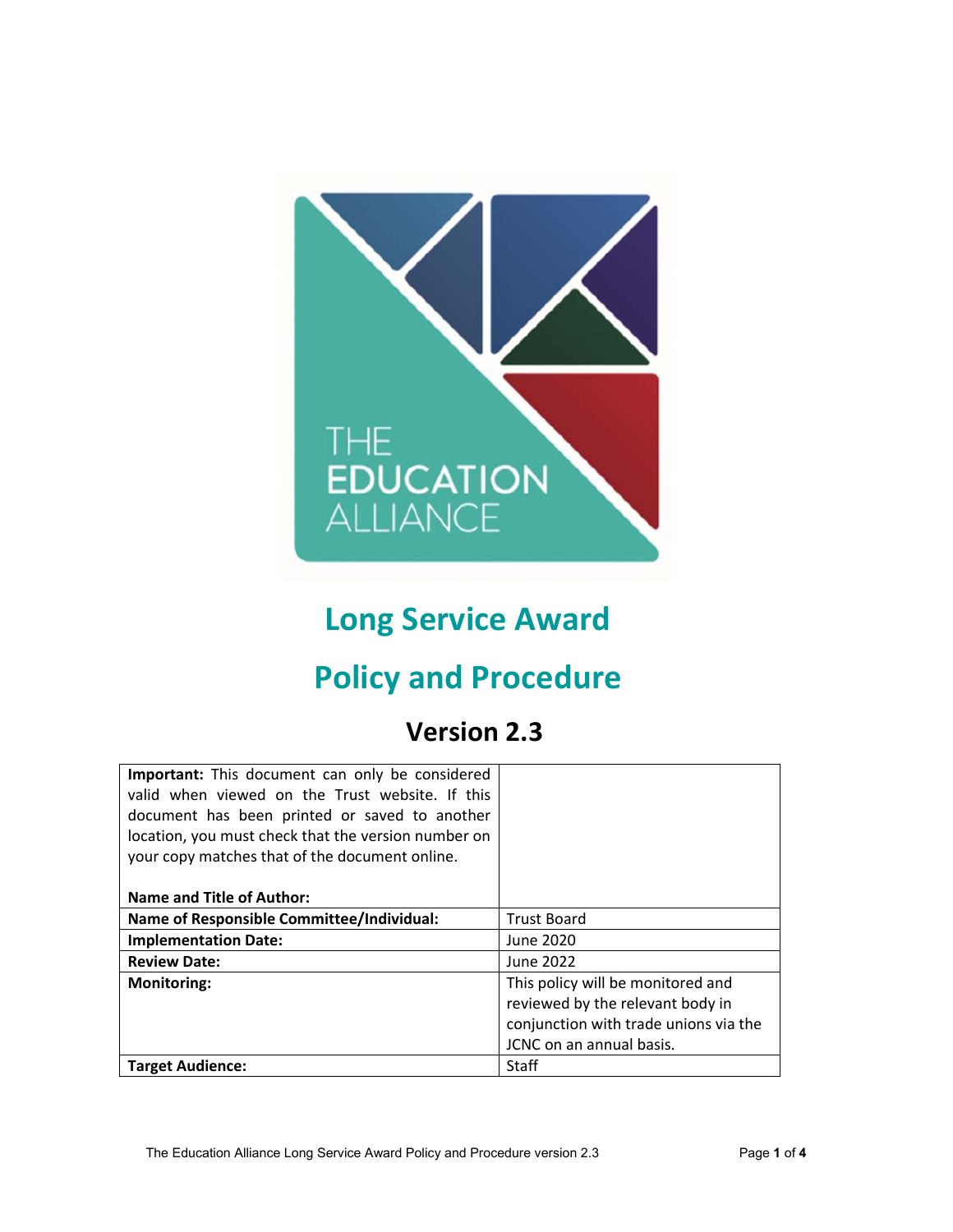**Contents** 

| <b>Section</b>                                                 | Page |
|----------------------------------------------------------------|------|
| <b>Policy Statement</b>                                        | 3    |
| <b>Purpose</b><br>1.                                           | 3    |
| 2. Roles and Responsibilities                                  | 3    |
| 3. Equality and Diversity                                      | 3    |
| 4. Eligibility                                                 | 3    |
| 5. Procedure                                                   | 3    |
| 6. Monitoring Compliance with and Effectiveness of this Policy | 4    |
| 7. Review                                                      | 4    |
|                                                                |      |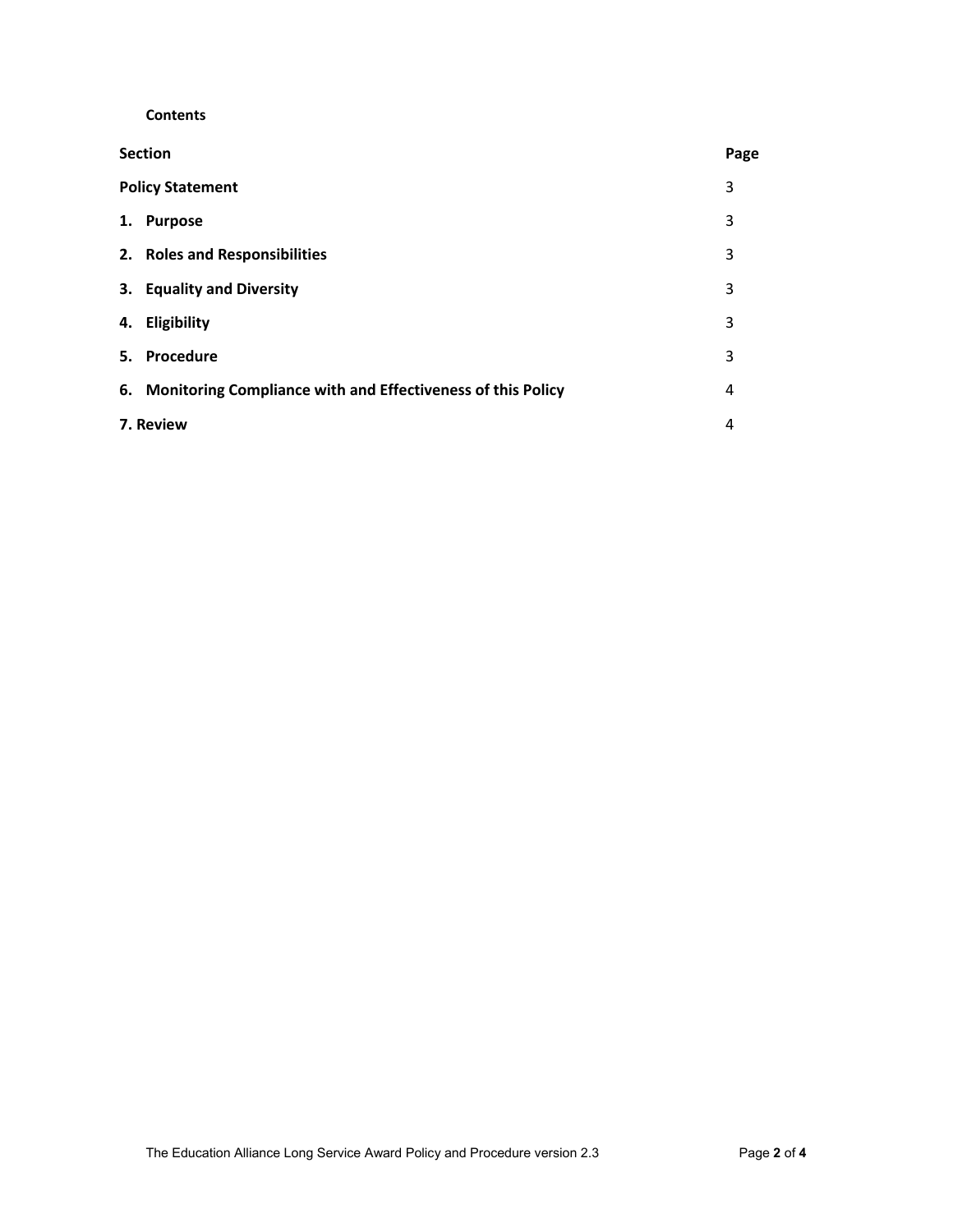#### **POLICY STATEMENT**

We are here to make great schools and happier, stronger communities so that people have better lives. We do this by:

- Always doing what is right
- Trusting in each other and standing shoulder to shoulder
- Doing what we know makes the difference

Doing what is right means always acting with integrity, in the interests of others and being honest, open and transparent.

#### **1. PURPOSE**

The Education Alliance aims to acknowledge long service, providing staff with recognition and thanks for their continued support and commitment to the organisation.

#### **2. ROLES AND RESPONSIBILITIES**

The **Trust Board**  is responsible for approving this policy and the **Local Governing Bodies** are responsible for overseeing the implementation of this policy in their schools.

The **CEO** and **Headteachers** are responsible for ensuring that staff are treated fairly and consistently in the application of this policy.

The **Human Resources Department** is responsible for ensuring that this policy is applied fairly and consistently.

**Managers** and staff with supervisory or leadership responsibilities must ensure they implement this policy fairly and equitably, seeking guidance, clarification and support as and when required.

All **employees** must adhere to the requirements of this policy and procedure.

### **3. EQUALITY AND DIVERSITY**

The Education Alliance is committed to:

- Promoting equality and diversity in its policies, procedures and guidelines
- Delivering high quality teaching and services that meet the diverse needs of its student population and its workforce, ensuring that no individual or group is disadvantaged.

#### **4. ELIGIBILITY**

Employees who have 10 years' service in the trust or one of the trust schools will be eligible for a long service award.

In addition, those staff who have 20 years' service in the trust or one of the trust schools will be eligible for a long service award.

#### **5. PROCEDURE**

The Human Resources Department will notify the Headteacher and CEO of all employees that will meet the eligibility criteria on a yearly basis. This will normally be at the end of the school year.

Once an award has been approved, the Human Resources Department will contact the employee's line manager and the employee to arrange the processing and presentation of the award. The award